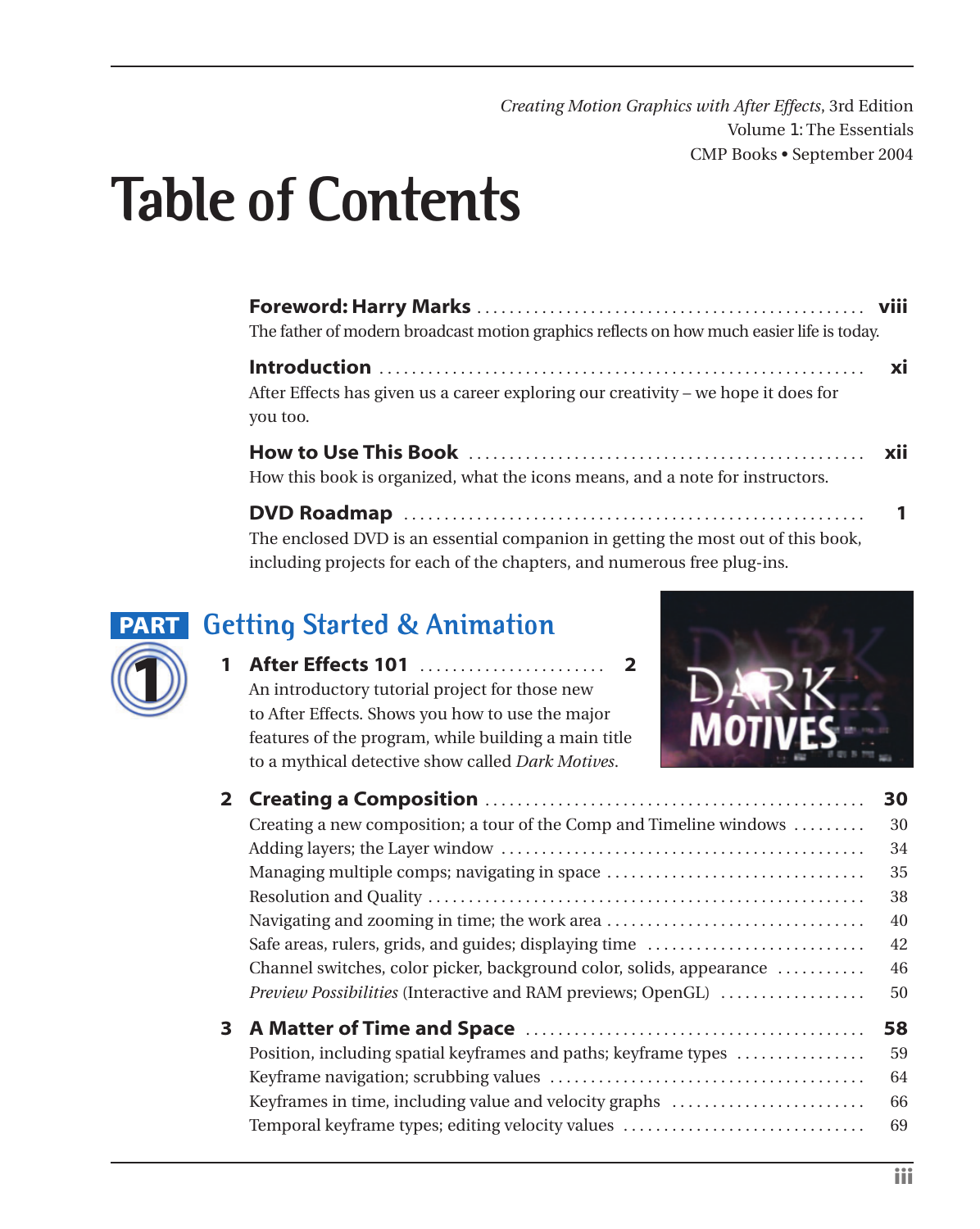|    | Manipulating and nudging keyframes; resampling, sub-pixel positioning<br>Keyframe assistants: Easy Ease, Motion Sketch, The Smoother | 74<br>78<br>79 |
|----|--------------------------------------------------------------------------------------------------------------------------------------|----------------|
| 4  |                                                                                                                                      | 88             |
|    | Scale values and keyframing, value and velocity graphs; overshooting                                                                 | 88             |
|    | Rotation values and keyframing, value and velocity graphs                                                                            | 94             |
|    |                                                                                                                                      | 97             |
|    |                                                                                                                                      | 99             |
|    | Opacity values and keyframing; overlapping transparency                                                                              | 100            |
|    |                                                                                                                                      | 102            |
| 5. |                                                                                                                                      |                |
|    |                                                                                                                                      | 104            |
|    |                                                                                                                                      | 106            |
|    |                                                                                                                                      | 108            |

# **Layers – The Next Level PART**

| 6 |                                                                          |     |
|---|--------------------------------------------------------------------------|-----|
|   |                                                                          | 110 |
|   | Duplicating, soloing, renaming, and replacing layers                     | 112 |
|   |                                                                          | 114 |
|   | Taking snapshots; align & distribute; edit original; color-coding layers | 116 |
|   |                                                                          | 120 |
| 7 |                                                                          |     |
|   |                                                                          | 122 |
|   | Slip editing; Sequence Layers keyframe assistant                         | 126 |
|   |                                                                          | 130 |
|   |                                                                          | 132 |
| 8 |                                                                          |     |
|   |                                                                          | 134 |
|   |                                                                          | 136 |
|   |                                                                          | 138 |
| 9 |                                                                          |     |
|   |                                                                          | 141 |
|   |                                                                          | 142 |

#### **Modes, Masks, and Mattes PART**



**2**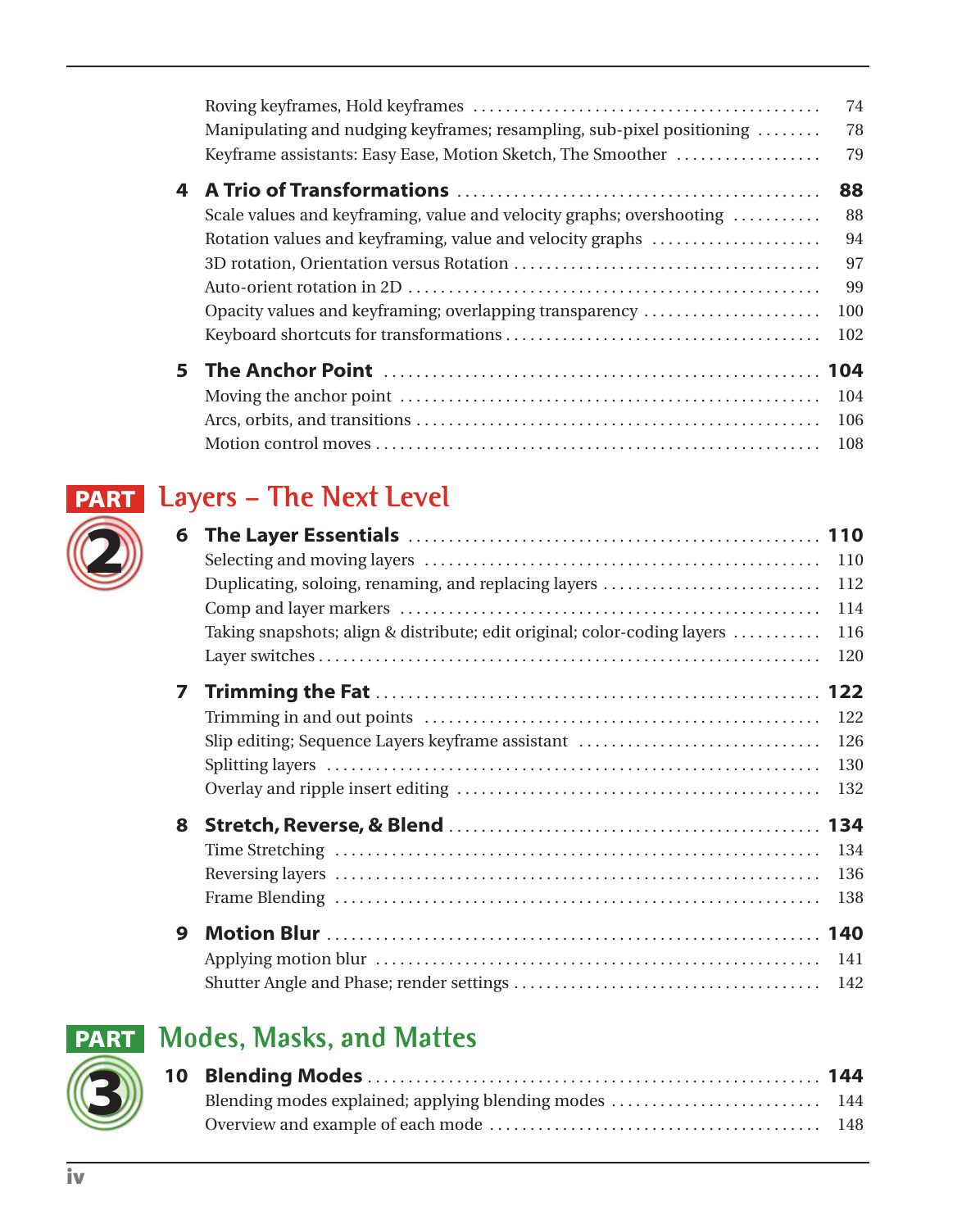| 11 |                                                                     |     |
|----|---------------------------------------------------------------------|-----|
|    |                                                                     | 160 |
|    |                                                                     | 163 |
|    | Mask feathering, expansion, and opacity; inverting a mask           | 165 |
|    | Creating and editing Bezier and RotoBezier masks                    | 168 |
|    |                                                                     | 171 |
|    |                                                                     | 176 |
|    |                                                                     | 180 |
|    | Importing masks from Illustrator and Photoshop; masks from text     | 181 |
|    |                                                                     | 183 |
|    | Copying masks to Position; rotoscoping advice; panning inside masks | 184 |
| 12 |                                                                     |     |
|    | Mattes explained; luma versus alpha mattes; inverting mattes        | 188 |
|    | Enhancing mattes; choosing a matte channel; Set Matte effect        | 195 |
|    | Animated mattes; using parenting and null objects                   | 199 |
|    | Building a track matte hierarchy by nesting and precomposing        | 202 |
|    | Unmultiplying mattes and other tips; custom transition mattes       | 208 |
| 13 |                                                                     |     |
|    | Stencils explained; luma versus alpha stencils; silhouettes         | 212 |
|    |                                                                     | 215 |
|    |                                                                     | 216 |
|    |                                                                     |     |



#### **Cameras! Lights! Action! PART**

| 14 |                                                                          |     |
|----|--------------------------------------------------------------------------|-----|
|    |                                                                          | 218 |
|    | Rotation and Orientation in 3D; Z scale; anchor point offset             | 221 |
|    | Camera and orthogonal views; multiple comp views; axes handles and modes | 224 |
|    |                                                                          | 230 |
|    | Render order issues; intersections; mixing 2D and 3D layers              | 234 |
| 15 |                                                                          |     |
|    |                                                                          | 240 |
|    | Camera settings; angle of view; depth of field                           | 244 |
|    |                                                                          | 249 |
|    | Animating cameras; auto-orientation; one-point versus two-point cameras  | 252 |
| 16 |                                                                          |     |
|    |                                                                          | 258 |
|    |                                                                          | 264 |
|    |                                                                          | 269 |
|    |                                                                          | 272 |
|    | Light transmission; gels and gobos; adjustment lights                    | 276 |
|    |                                                                          |     |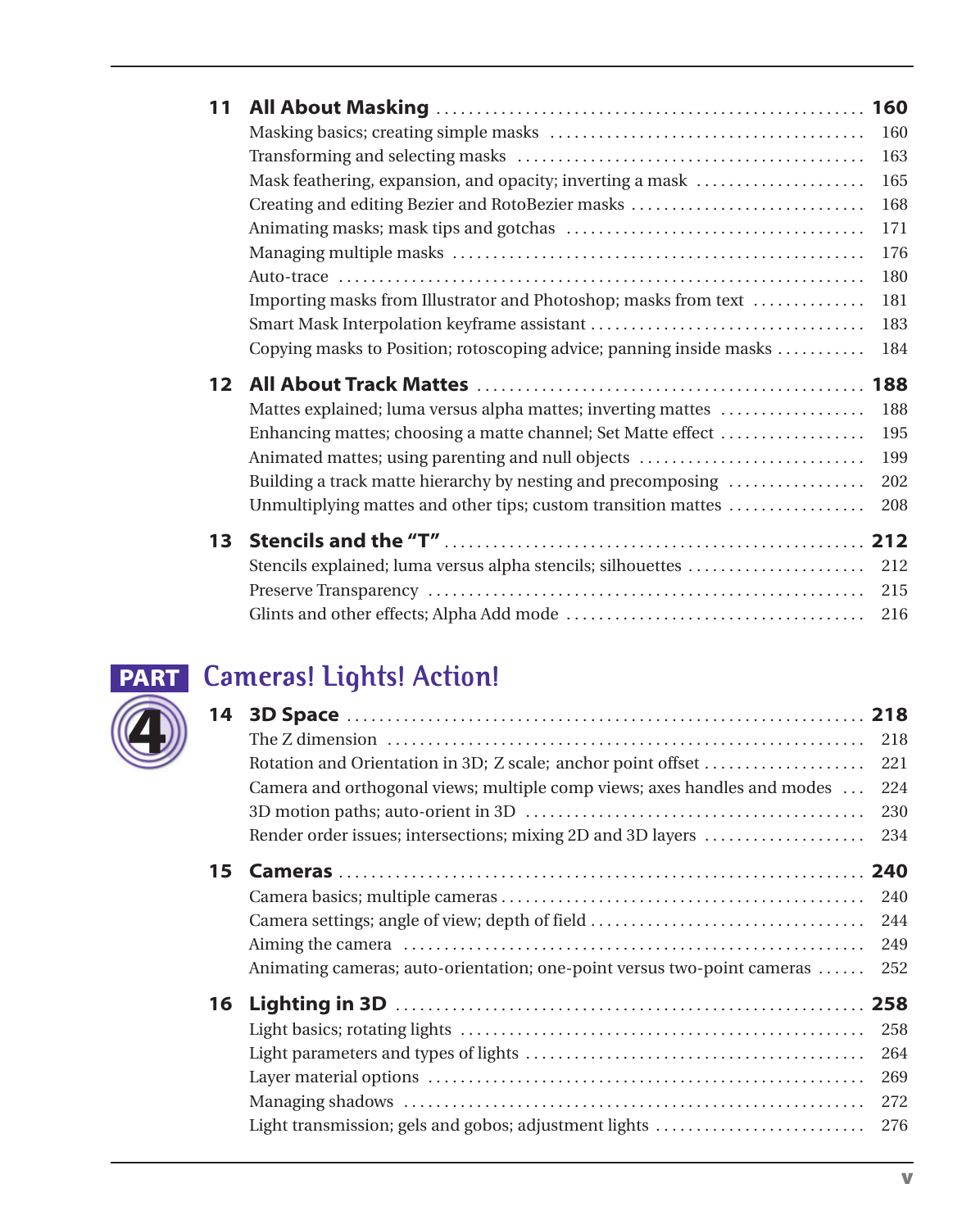

#### **PART** Building Hierarchies

| 17 |                                                   |     |
|----|---------------------------------------------------|-----|
|    |                                                   | 284 |
|    |                                                   | 286 |
|    |                                                   | 288 |
|    |                                                   | 291 |
|    |                                                   | 293 |
| 18 |                                                   |     |
|    |                                                   | 296 |
|    |                                                   | 298 |
|    | Using over-sized comps (motion control technique) | 300 |
|    | Nesting options; nesting tips; flowchart view     | 301 |
|    |                                                   | 304 |
| 19 |                                                   | 308 |
|    |                                                   | 308 |
|    | Leaves All Attributes versus Move All Attributes  | 310 |
|    |                                                   |     |
|    |                                                   | 312 |
|    |                                                   | 314 |
| 20 |                                                   | 316 |
|    |                                                   | 316 |
|    |                                                   | 318 |
|    |                                                   | 320 |

#### **Effects Essentials PART**

| 21 |                                                                                       |     |
|----|---------------------------------------------------------------------------------------|-----|
|    |                                                                                       | 328 |
|    |                                                                                       | 331 |
|    | Animating effects; effect point paths; rendering                                      | 335 |
|    |                                                                                       | 338 |
|    |                                                                                       |     |
|    |                                                                                       | 342 |
|    | The selection region; blending modes; 3D render issue                                 | 343 |
| 23 |                                                                                       |     |
|    |                                                                                       |     |
|    |                                                                                       | 348 |
|    |                                                                                       |     |
|    | Tips on over 100 effects including Cycore Effects and those free on your DVD, broken  |     |
|    | down by category. Look in the Index under Effects to quickly locate specific effects. |     |